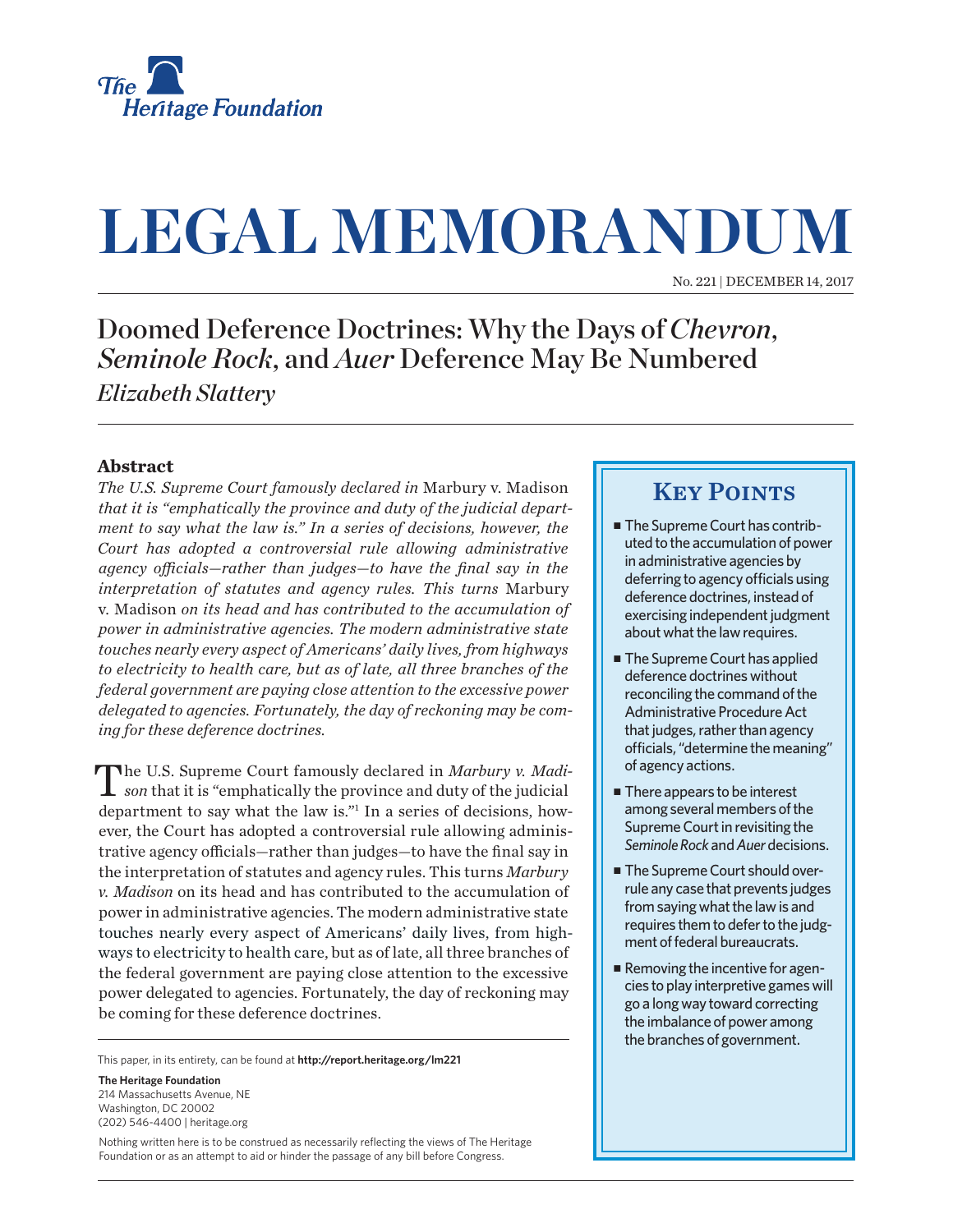Members of Congress troubled by agency overreach have started the Article I Project<sup>2</sup> to regain authority ceded to agencies and have used a little known federal law to roll back numerous regulations. President Donald Trump has prioritized deregulation by signing an executive order requiring agencies to identify two old regulations to be cut before they may enact a new regulation.<sup>3</sup> A number of current Supreme Court justices have expressed concerns about the constitutional problems with allowing agencies to exercise legislative, executive, and judicial functions. The Supreme Court will play an important role in any effort to correct this imbalance of power. The Justices may be looking for cases challenging the following deference doctrines that have contributed to the proliferation of agencies' power.

#### **Administrative Agencies Say "What the Law Is"**

*Chevron.* The best known doctrine, *Chevron*  deference,<sup>4</sup> instructs a court reviewing an administrative agency's interpretation of laws it is charged with carrying out to defer to the judgment of agency officials if (1) the law is not clear, and (2) the agency's interpretation is a reasonable one. The Court explained in *Chevron* that the "power of an administrative agency to administer a congressionally created program necessarily requires the formulation of policy and the making of rules to fill any gap left, implicitly or explicitly, by Congress."5 The case involved a challenge to the Environmental Protection Agency's interpretation of "stationary sources" in the Clean Air Act. The Court found that such a challenge "must fail" when it "really centers on the wisdom of the agency's policy, rather than whether it is a reasonable choice within a gap left open by Congress."6

Under *Chevron's* two-step test,<sup>7</sup> a court reviewing an agency's statutory interpretation must first determine "whether Congress has directly spoken to the precise question at issue."8 If Congress has spoken, then the court "must give effect to the unambiguously expressed intent of Congress."9 But if Congress was silent or ambiguous on the matter, the court should uphold the agency's interpretation as long as it is a reasonable or permissible reading of the statute. This doctrine has aptly been described as the "counter-*Marbury* for the administrative state."10

Thus, the rationale for judges not carrying out their duty to "say what the law is" is that they would defer to impartial, scientific experts in charge of highly technical areas of regulation. These experts, so the argument goes, are better equipped to understand the statutory language they are charged with implementing. Unfortunately, this has led to judges shirking their duty and Members of Congress shifting their responsibility of legislating by enacting vague laws with aspirational language<sup>11</sup> that delegate to agencies the task of working out the details.

Another problem with the *Chevron* decision is that the Court completely ignored the Administrative Procedure Act (APA), which is the federal law governing agency rulemaking. The APA makes clear that judges "shall decide all relevant questions of law, interpret constitutional and statutory provisions" and "determine the meaning or applicability of the terms of an agency action."12 Yet the Court has never reconciled its holding with the command of the APA that *judges*—not agency officials—"determine the meaning" of agency actions.

*Chevron* deference is just the tip of the iceberg. Through several cases, the Supreme Court has given increasing authority to administrative agencies. Under *National Cable & Telecommunications Association v. Brand X Internet Services*, 13 an agency's interpretation of a statute can supersede a court's interpretation. *City of Arlington v. FCC*<sup>14</sup> requires courts to defer to an agency's jurisdictional determinations. Under *Bowles v. Seminole Rock & Sand Co.*<sup>15</sup> and *Auer v. Robbins*, 16 courts defer to an agency's interpretation of rules it has promulgated as long as that interpretation is consistent with the text of the rules.

*Seminole Rock.* The 1945 *Seminole Rock* decision predated passage of the APA. In a case concerning the Office of Price Administration's interpretation of a World War II–era price-control regulation, the Supreme Court held that an agency's interpretation of regulations has "controlling weight" unless it is "plainly erroneous or inconsistent."17 The Court explained,

Since this involves an interpretation of an administrative regulation a court must necessarily look to the administrative construction of the regulation if the meaning of the words used is in doubt. The intention of Congress or the principles of the Constitution in some situations may be relevant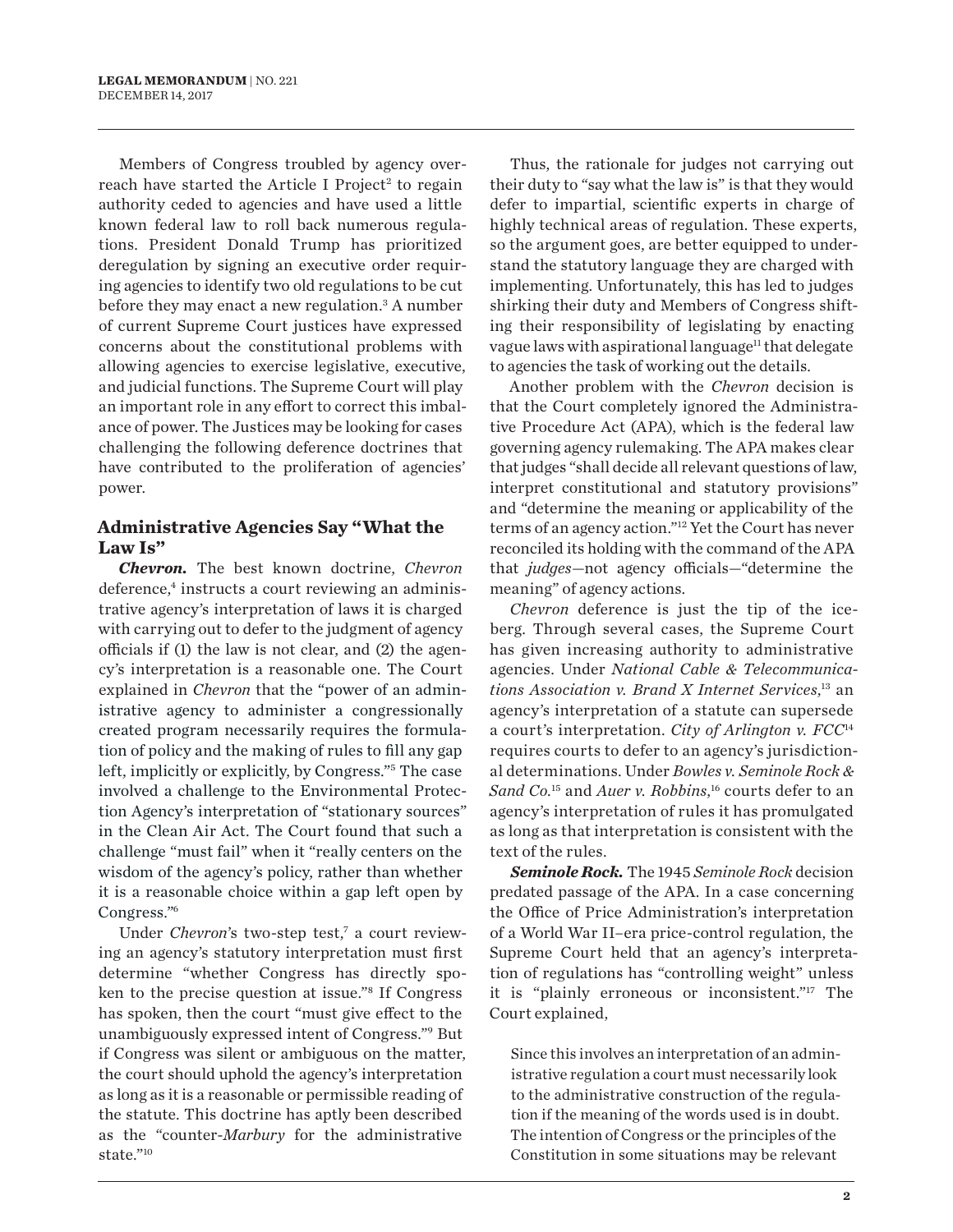in the first instance in choosing between various constructions. But the ultimate criterion is the administrative interpretation.18

*Auer.* The Court reaffirmed this "controlling weight" principle in its 1997 *Auer* decision. That case involved the Department of Labor's interpretation of a regulation dealing with overtime pay under the Fair Labor Standards Act. The Court concluded that because the applicable regulation "is a creature of the Secretary's own regulations, his interpretation of it is, under our jurisprudence, controlling."19

Deferring to an agency's interpretation of its own regulations might make sense on one level: The agency made the rule, so it should understand how the rule operates. The Court has acknowledged as much, pointing to an agency's "historical familiarity and policymaking expertise" as reasons for its deference.<sup>20</sup> The rationale of deferring to specialized experts in highly technical areas that supported *Chevron* applies to *Seminole Rock* and *Auer* as well.<sup>21</sup> But agency regulations have the force of law, and judges—not federal bureaucrats—have the duty to say what the law is. Judges should interpret regulations in the light of what their text says, not by the intentions of agency officials who created them. As with *Chevron*, the Court has continued to apply *Seminole Rock* and *Auer* without reconciling the command of the Administrative Procedure Act that judges, rather than agency officials, "determine the meaning" of agency actions.22

The problems with giving such broad authority to unelected and unaccountable federal bureaucrats are well known.23 In recent years, members of the academy, Congress, and a number of federal judges have highlighted the constitutional problem these deference doctrines create. Three recent appeals court opinions raise questions about *Chevron*'s continued viability, and several of the Supreme Court justices also have expressed concerns about *Seminole Rock* and *Auer*.

#### *Chevron***'s Skeptics**

In *Waterkeeper Alliance v. Environmental Protection Agency* (2017), the U.S. Court of Appeals for the D.C. Circuit vacated an EPA rule exempting farms from certain hazardous materials reporting requirements related to animal waste. Judge Janice Rogers Brown wrote separately, flagging the problem of *Chevron*'s two-step analysis being "collapsed into

one 'reasonableness' inquiry."24 She declared that an "Article III renaissance is emerging against the judicial abdication performed in *Chevron*'s name."25 Then in *Egan v. Delaware River Port Authority* (2017), the Third Circuit upheld the Department of Labor's interpretation of the Family and Medical Leave Act to cover retaliation claims. In a concurring opinion, Judge Kent Jordan wrote to express his "discomfort" with deference under *Chevron* and *Auer*, which "embed perverse incentives in the operations of government; they spread the spores of the ever-expanding administrative state; they require us at times to lay aside fairness and our own best judgment and instead bow to the nation's most powerful litigant, the government, for no reason other than that it is the government."26 Judge Jordan noted that some agencies will have expertise in highly technical or specialized areas that could assist courts—but deferring to an agency's run-of-the-mill statutory interpretation contributes to the "deterioration in the separation of powers."27

The third—most extensive—opinion came in *Gutierrez-Brizuela v. Lynch* in 2016. In this case, the Tenth Circuit overruled the Board of Immigration Appeals' retroactive application of its ruling construing ambiguous statutory text that conflicted with the court's precedent. Then-Judge Neil Gorsuch authored this decision months before President Trump nominated him to the Supreme Court. In addition to writing the majority opinion, Gorsuch took the unusual step of writing a concurring opinion, explicitly calling *Chevron* deference into question. He wrote,

[T]he fact is *Chevron*…permit[s] executive bureaucracies to swallow huge amounts of core judicial and legislative power and concentrate federal power in a way that seems more than a little difficult to square with the Constitution of the [F]ramers' design.28

#### He further asked,

What would happen in a world without *Chevron*? If this goliath of modern administrative law were to fall? Surely Congress could and would continue to pass statutes for executive agencies to enforce. And just as surely agencies could and would continue to offer guidance on how they intend to enforce those statutes.<sup>29</sup>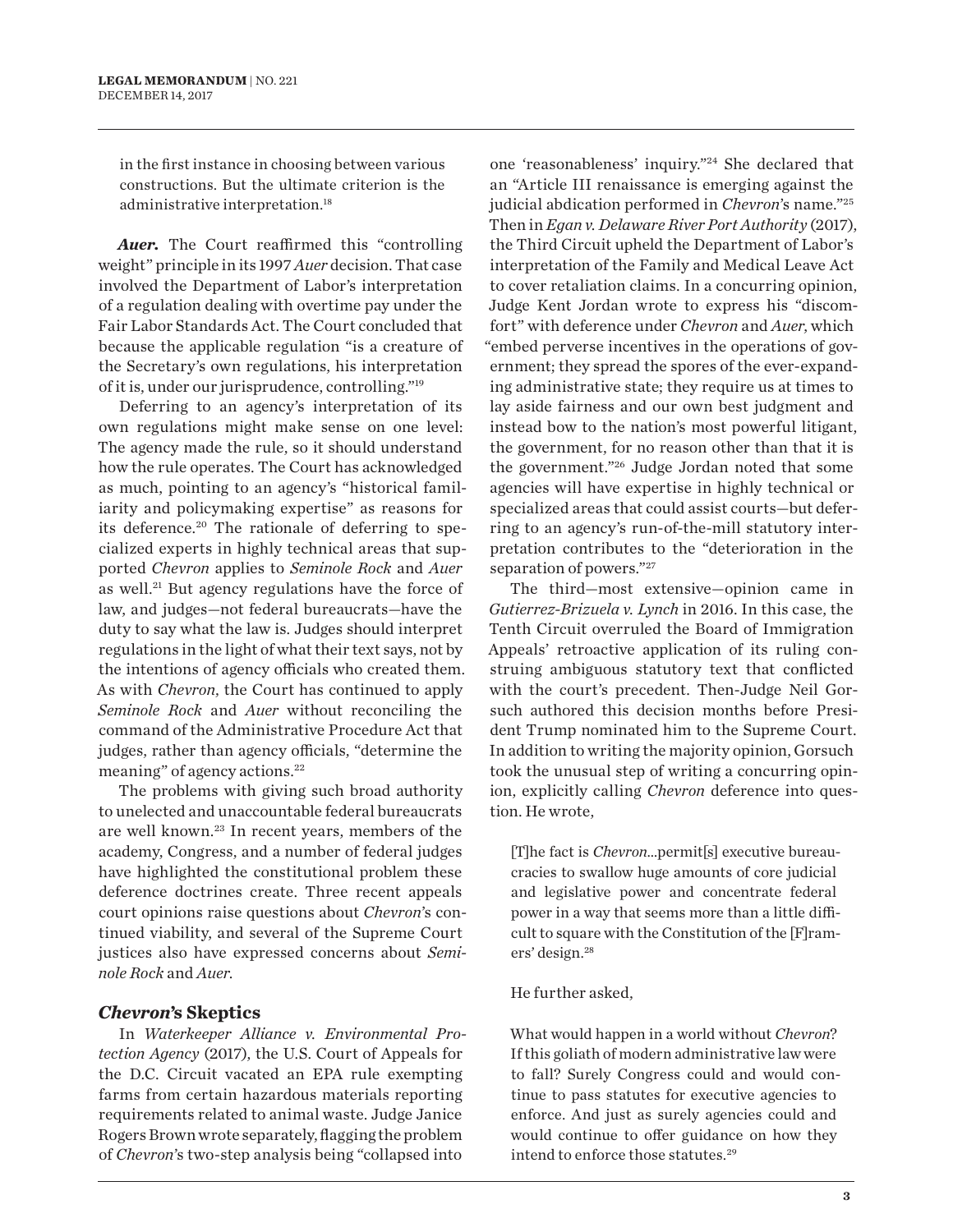He continued, "The only difference would be that courts would then fulfill their duty to exercise their independent judgment about what the law is.… We managed to live with the administrative state before *Chevron*. We could do it again."30 Gorsuch's skepticism about *Chevron* deference was widely publicized throughout his confirmation hearing. Now that he sits on the highest court in the land, there's a good chance he is keeping an eye out for cases that would present an opportunity to revisit *Chevron*.

#### *Seminole Rock* **and** *Auer'***s Skeptics**

The late Justice Antonin Scalia, as well as Justices Clarence Thomas and Samuel Alito, have all expressed concerns about *Seminole Rock*/*Auer* deference.31 Justice Thomas dissented in a case challenging the Secretary of Health and Human Services' interpretation of regulations involving Medicare reimbursements for hospitals' educational activities. He explained:

It is perfectly understandable, of course, for an agency to issue vague regulations, because to do so maximizes agency power and allows the agency greater latitude to make law through adjudication rather than through the more cumbersome rulemaking process.32

In a case dealing with the APA's notice-and-comment requirements, Thomas wrote in a concurring opinion that "giving legal effect to the [agency's] interpretations rather than the regulations themselves…effects a transfer of the judicial power to an executive agency" that "raises constitutional concerns."33 He noted, "Interpreting agency regulations calls for [judges'] exercise of independent judgment" but *Seminole Rock* prevents this.<sup>34</sup> According to Thomas, "*Seminole Rock* was constitutionally suspect from the start, and this Court's repeated extensions of it have only magnified the effects of the attendant concerns."35

In the same case, Justice Alito pointed out that he "await[s] a case in which the validity of *Seminole Rock* may be explored," highlighting the "aggrandizement of the power of administrative agencies."36 Scalia also wrote separately, maintaining that an agency should be "free to interpret its own regulations…. [B]ut courts will decide—with no deference to the agency—whether that interpretation is correct."37 In a case challenging the EPA's interpretive regulations

dealing with discharge of pollutants into federal waters, Scalia issued a partial dissent, explaining that *Seminole Rock/Auer* deference "contravenes one of the great rules of separation of powers [that he] who writes a law must not adjudge its violation."38 Chief Justice John Roberts wrote a concurrence, (joined by Justice Alito) in this case, noting that it "may be appropriate to reconsider" the principles underlying *Seminole Rock* and *Auer*, and he "would await a case in which the issue is properly raised and argued."39 While Roberts was more guarded in his view of *Seminole Rock/Auer*, he is, nevertheless, open to the possibility of revisiting those decisions.

Although Justice Gorsuch has not written about *Seminole Rock* and *Auer*, the concerns he expressed as an appeals court judge in *Gutierrez-Brizuela* certainly encompass the problem of judges deferring to agency interpretation of regulations. It is also possible that some of the liberal justices may be more skeptical of deferring to agencies under the Trump Administration.

#### **An Opportunity to Chip Away at** *Seminole Rock/Auer*

Last term, the Court agreed to hear a case dealing with *Auer* deference. *Gloucester County School v. G.G.* involved the Department of Education's interpretation of Title IX's prohibition on "sex discrimination" to include gender identity in the context of which sexsegregated facilities transgender students may use at school. This interpretation was enunciated in an unpublished letter. The lower court extended *Auer* deference to the Department of Education's interpretation, noting that it is "well established that an agency's interpretation need not be the only possible reading of a regulation—or even the best one—to prevail."40 The Supreme Court agreed to hear the case, although it limited the question presented to avoid addressing whether *Auer* should be overruled. After the Trump Administration withdrew the Obama-era guidance document announcing this interpretation of Title IX, the Court sent the case back to the lower court without evaluating the merits of the case.

The Court has another opportunity to reconsider *Seminole Rock/Auer* deference this term. A petition is currently pending before the justices in *Garco Construction, Inc. v. Secretary of the Army*. 41 In this challenge, a construction company that has a contract with the U.S. Army Corps of Engineers to build Air Force housing in Montana is seeking to recoup extra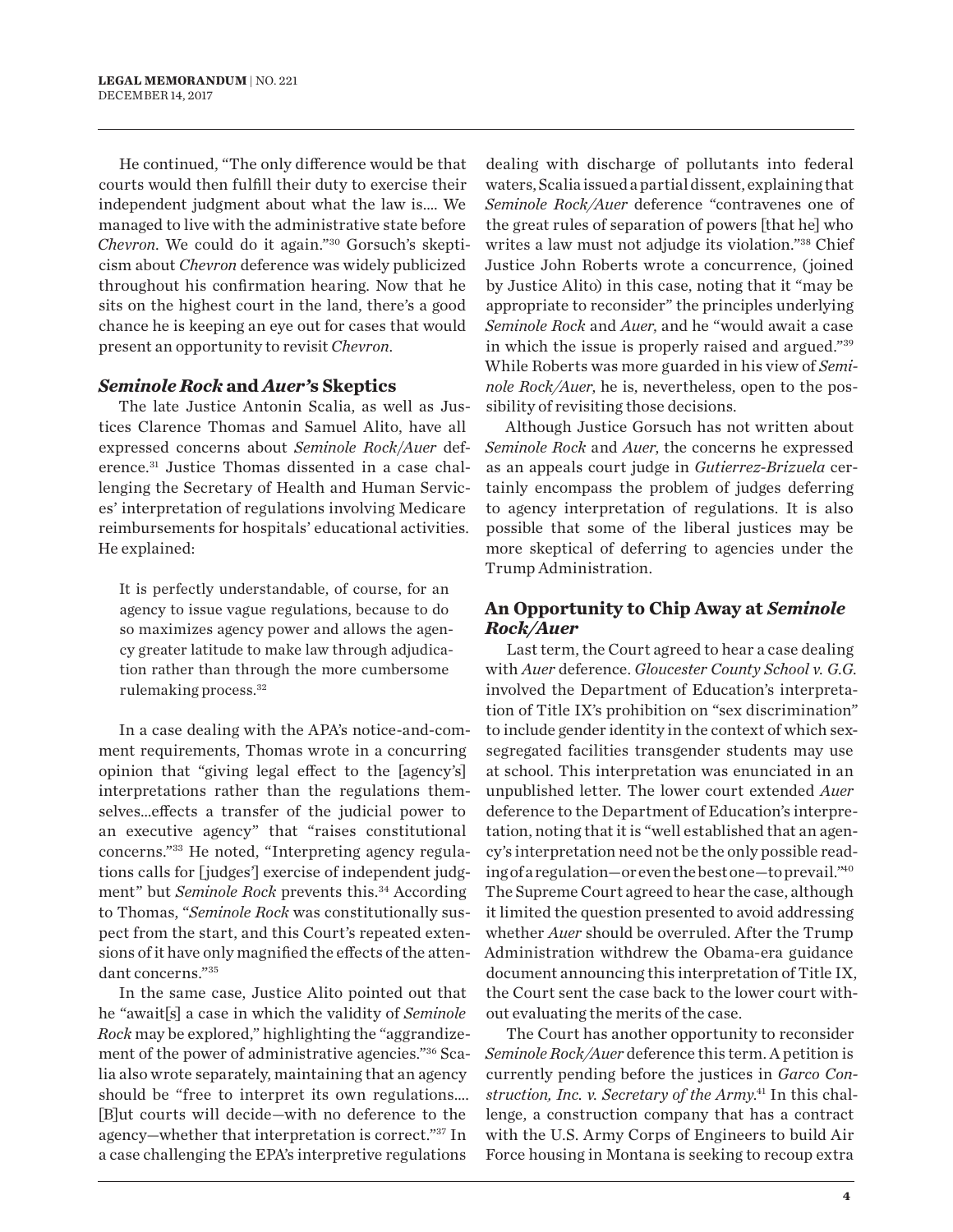costs it incurred due to the Corps' contradictory interpretations of an applicable regulation. The company lost in the lower courts, and now it has asked the Supreme Court to take up the case and overrule the *Seminole Rock* and *Auer* decisions*.*

The Supreme Court has contributed to the accumulation of power in administrative agencies by deferring to agency officials, instead of exercising independent judgment about what the law requires. While the Supreme Court should overrule any case that prevents judges from saying what the law is and requires them to defer to the judgment of federal bureaucrats, there appears to be more interest among the justices in revisiting the *Seminole Rock* and *Auer* decisions. Removing the incentive for agencies to play interpretive games will go a long way toward correcting the imbalance of power. The justices should seize the opportunity to fix the problem created by *Seminole Rock* and *Auer* deference.

*—Elizabeth Slattery is Legal Fellow in the Edwin Meese III Center for Legal and Judicial Studies, of the Institute for Constitutional Government, at The Heritage Foundation.*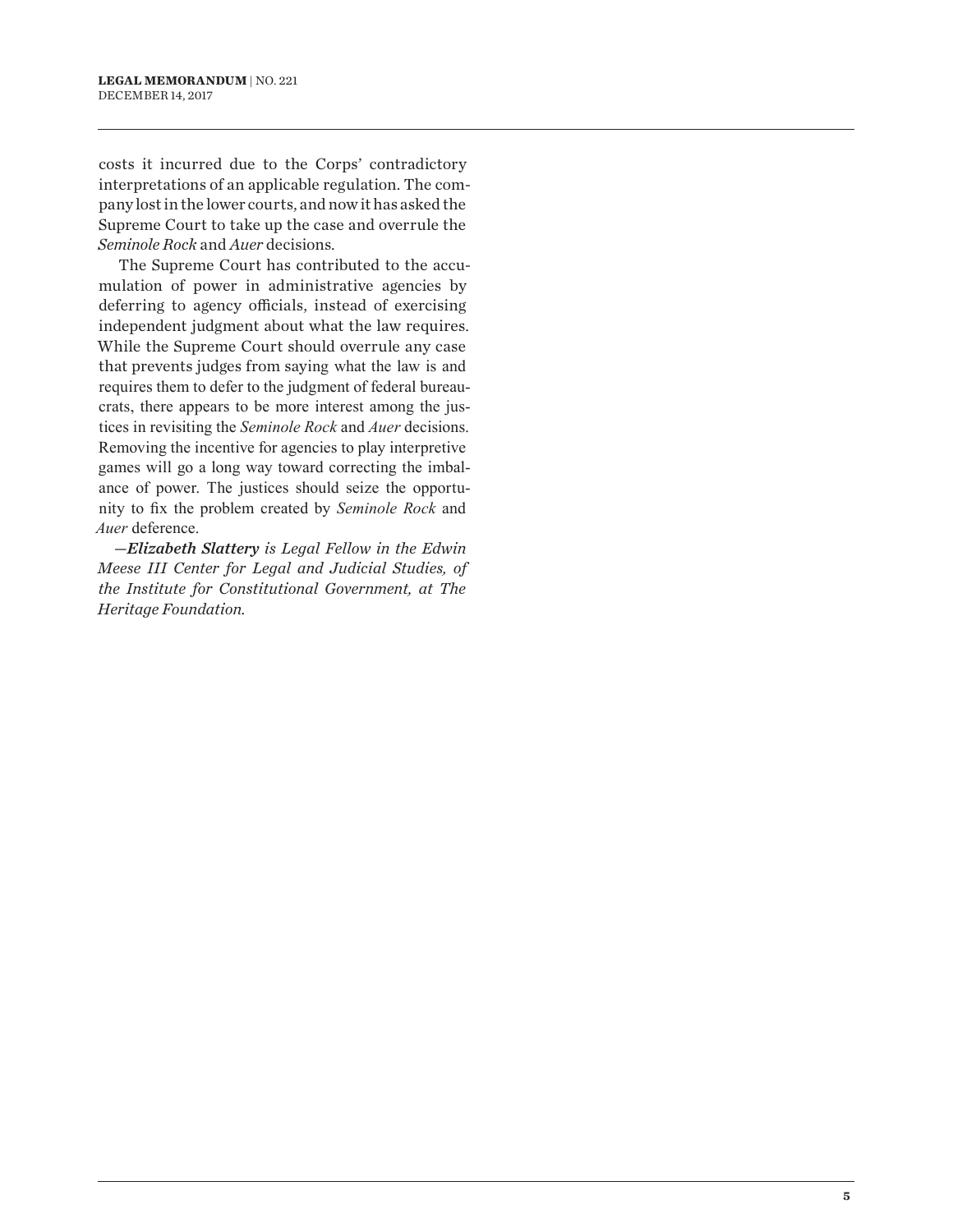## Endnotes

- 1. 1 Cranch 137, 177 (1803).
- 2. *See* Senator Mike Lee, A1P: Mission Q&A (Feb. 3, 2016), https://www.lee.senate.gov/public/index.cfm/2016/2/a1p-mission-q-a.
- 3. Exec. Order No. 13771 (82 Fed. Reg. 9339 (Feb. 3, 2017), https://www.federalregister.gov/documents/2017/02/03/2017-02451/reducingregulation-and-controlling-regulatory-costs.
- 4. Chevron, U.S.A., Inc. v. National Resources Defense Council, Inc., 467 U.S. 837 (1984).
- 5. *Id.* at 843 (internal citations omitted).
- 6. *Id*. at 866.
- 7. *See* Elizabeth Slattery, Who Will Regulate the Regulators? Administrative Agencies, the Separation of Powers, and Chevron Deference, Heritage Foundation Legal Memorandum No. 153 (May 7, 2015). This article explains the two-step analysis and how there are sometimes additional steps.
- 8. *Chevron*, 467 at 842.
- 9. *Id.*
- 10. Cass R. Sunstein, Chevron *Step Zero*, 92 Va. L. Rev. 187, 189 (2006).
- 11. *E.g.* "The Administrator shall encourage cooperative activities by the States and local governments for the prevention and control of air pollution." 42 U.S.C. §7402(a) (2013).
- 12. 5 U.S.C. § 706 (2012).
- 13. 545 U.S. 967 (2005).
- 14. 569 U.S. 290 (2013).
- 15. 325 U.S. 410 (1945).
- 16. 519 U.S. 452 (1997).
- 17. *Seminole Rock*, 325 U.S. at 414.
- 18. *Id*. at 413–414.
- 19. *Auer*, 519 U.S. at 461.
- 20. Martin v. Occupational Safety and Health Review Comm'n, 499 U.S. 144, 153 (1991).
- 21. *See* Cass R. Sunstein & Adrian Vermeule, *The Unbearable Rightness of* Auer, 84 U. Chi. L. Rev. 297 (2017).
- 22. *See, e.g.* Decker v. Northwest Environmental Defense Center, 568 U.S. 597, 613 (2013) "It is well established that an agency's interpretation need not be the only possible reading of a regulation—or even the best one—to prevail. When an agency interprets its own regulation, the Court, as a general rule, defers to it 'unless that interpretation is plainly erroneous or inconsistent with the regulation.'" (cleaned up).
- 23. *See* Philip Hamburger, Is Administrative Law Unlawful? (2014); Jack M. Beermann, *End the Failed* Chevron *Experiment Now: How* Chevron *Has Failed and Why It Can and Should Be Overruled*, 42 Conn. L. Rev. 779 (2010).
- 24. Slip op. at 3 (Brown, J., concurring), *available at* https://www.cadc.uscourts.gov/internet/opinions.nsf/2E91F70B0AF28BBE852580FF004E33 FF/\$file/09-1017-1670473.pdf.
- 25. *Id*.
- 26. 851 F.3d 263, 278 (3d Cir. 2017) (Jordan, J., concurring in the judgment).
- 27. *Id*. at 280.
- 28. 834 F.3d 1142, 1149 (10th Cir. 2016) (Gorsuch, J., concurring).
- 29. *Id*. at 1158. *See* Paul J. Larkin Jr., *The World After* Chevron, Heritage Foundation Legal Memorandum No. 186 (Sept. 8, 2016). This paper discusses how judges would evaluate an agency's interpretation of the law if *Chevron* were to be overruled. Factors that guided judges prior to *Chevron* included when and for how long the agency had held that position, whether the position remained consistent or had ebbed and flowed with the political tides, and whether it involved a highly technical issue, among others.
- 30. *Gutierrez-Brizuela*, 834 F.3d at 1158.
- 31. Though Scalia authored the decision in *Auer*, he later admitted he was "increasingly doubtful of its validity." Talk America, Inc. v. Michigan Bell Telephone Co., 564 U.S. 50, 68 (2011) (Scalia, J., concurring); *see also* Decker, 568 U.S. at 616 (Scalia, J. concurring and dissenting).
- 32. Thomas Jefferson University v. Shalala, 512 U.S. 504, 525 (1994) (Thomas, J., dissenting).
- 33. Perez v. Mortgage Bankers Association, 135 S.Ct. 1199, 1213 (2015) (Thomas, J., concurring).
- 34. *Id*. at 1219.
- 35. *Id*. at 1215.
- 36. *Id.* at 1210–11 (Alito, J., concurring in part and in the judgment).